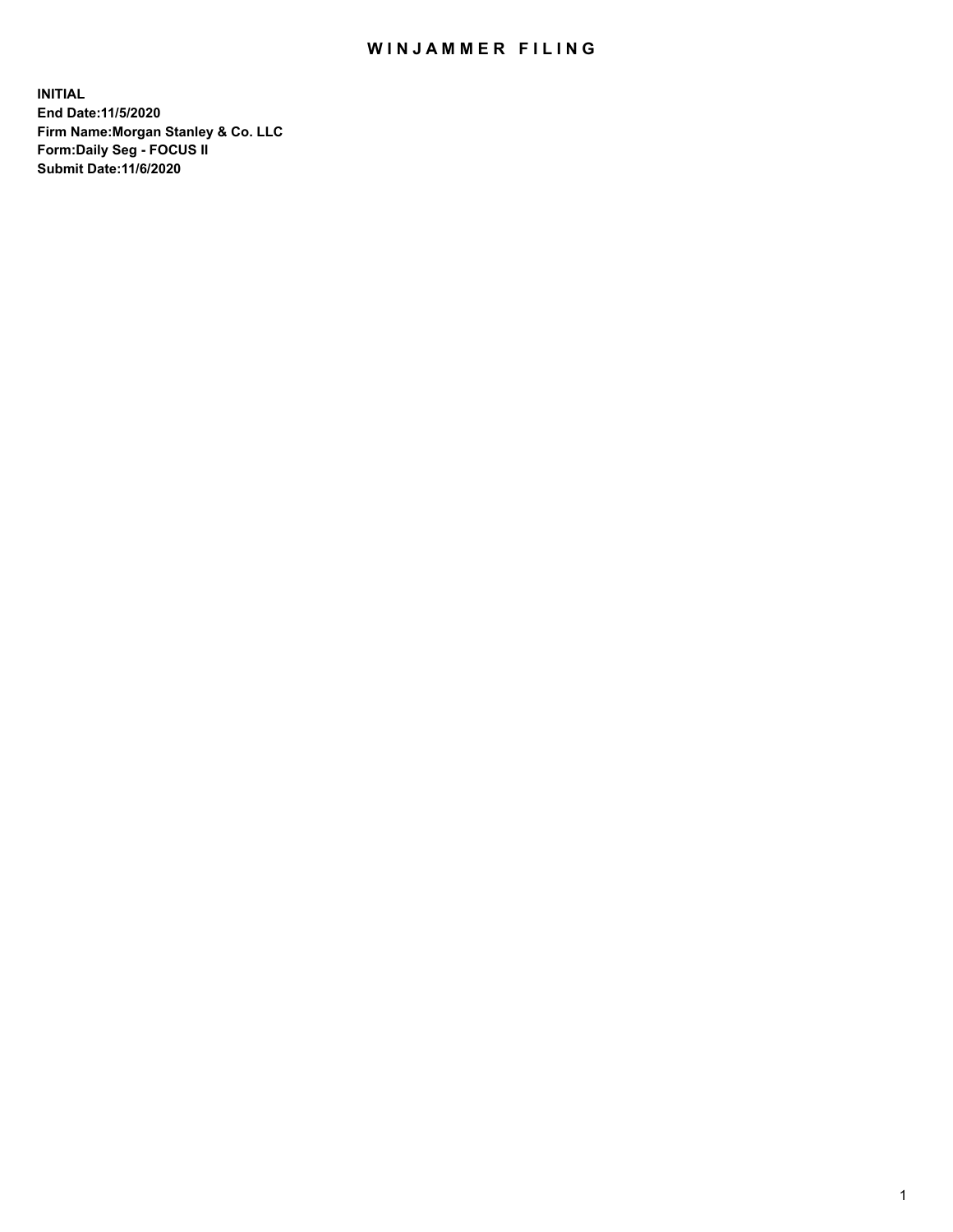**INITIAL End Date:11/5/2020 Firm Name:Morgan Stanley & Co. LLC Form:Daily Seg - FOCUS II Submit Date:11/6/2020 Daily Segregation - Cover Page**

| Name of Company                                                                                                                                                                                                                                                                                                                | <b>Morgan Stanley &amp; Co. LLC</b>                     |
|--------------------------------------------------------------------------------------------------------------------------------------------------------------------------------------------------------------------------------------------------------------------------------------------------------------------------------|---------------------------------------------------------|
| <b>Contact Name</b>                                                                                                                                                                                                                                                                                                            | <b>Ikram Shah</b>                                       |
| <b>Contact Phone Number</b>                                                                                                                                                                                                                                                                                                    | 212-276-0963                                            |
| <b>Contact Email Address</b>                                                                                                                                                                                                                                                                                                   | Ikram.shah@morganstanley.com                            |
| FCM's Customer Segregated Funds Residual Interest Target (choose one):<br>a. Minimum dollar amount: ; or<br>b. Minimum percentage of customer segregated funds required:% ; or<br>c. Dollar amount range between: and; or                                                                                                      | 235,000,000<br><u>0</u><br><u>00</u>                    |
| d. Percentage range of customer segregated funds required between:% and%.<br>FCM's Customer Secured Amount Funds Residual Interest Target (choose one):                                                                                                                                                                        | 0 <sup>0</sup>                                          |
| a. Minimum dollar amount: ; or<br>b. Minimum percentage of customer secured funds required:%; or<br>c. Dollar amount range between: and; or<br>d. Percentage range of customer secured funds required between: % and %.                                                                                                        | 140,000,000<br><u>0</u><br><u>0 0</u><br>0 <sub>0</sub> |
| FCM's Cleared Swaps Customer Collateral Residual Interest Target (choose one):<br>a. Minimum dollar amount: ; or<br>b. Minimum percentage of cleared swaps customer collateral required:% ; or<br>c. Dollar amount range between: and; or<br>d. Percentage range of cleared swaps customer collateral required between:% and%. | 92,000,000<br><u>0</u><br>0 Q<br>0 <sub>0</sub>         |

Attach supporting documents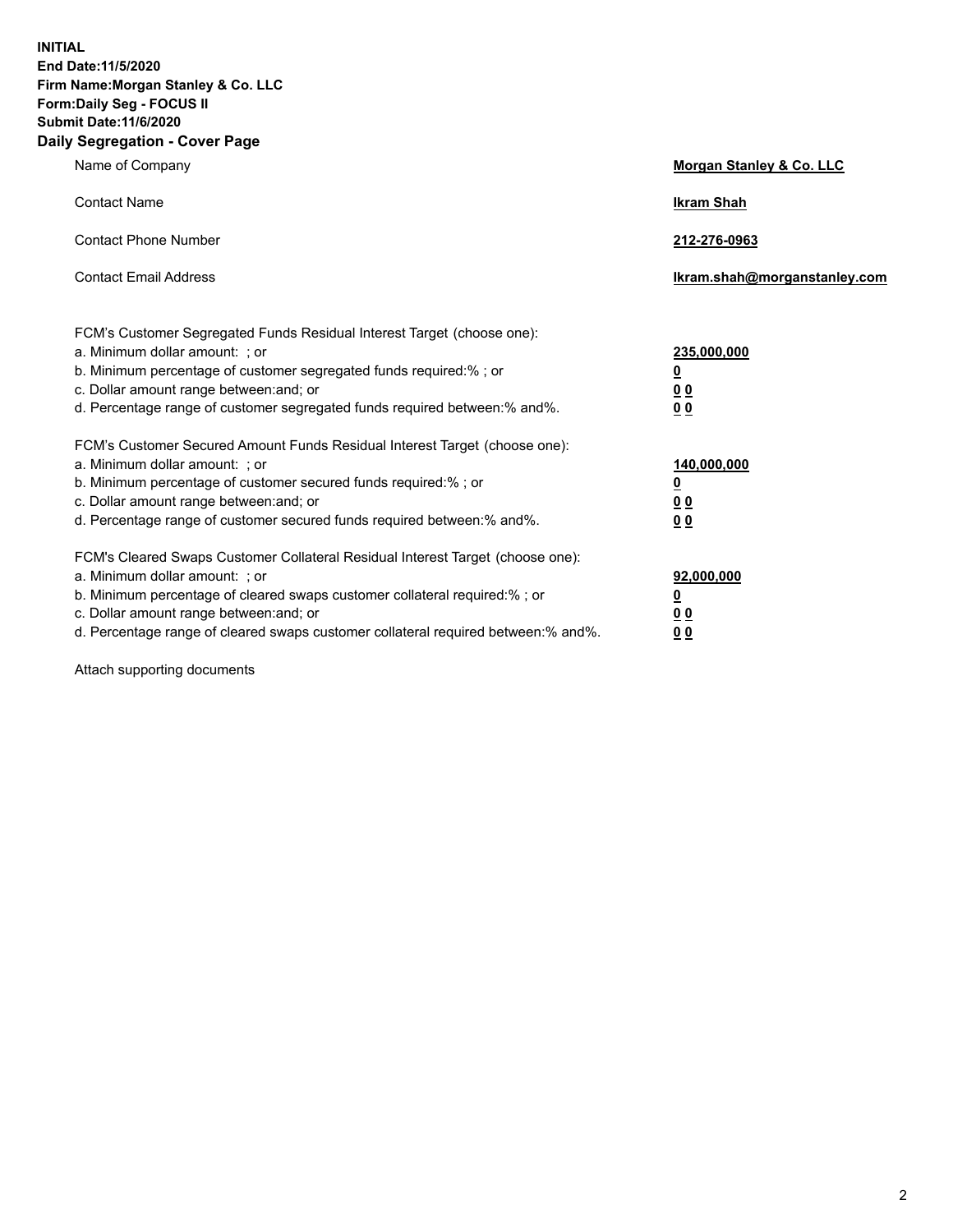## **INITIAL End Date:11/5/2020 Firm Name:Morgan Stanley & Co. LLC Form:Daily Seg - FOCUS II Submit Date:11/6/2020 Daily Segregation - Secured Amounts** Foreign Futures and Foreign Options Secured Amounts

Amount required to be set aside pursuant to law, rule or regulation of a foreign government or a rule of a self-regulatory organization authorized thereunder 1. Net ledger balance - Foreign Futures and Foreign Option Trading - All Customers A. Cash **4,370,119,723** [7315] B. Securities (at market) **2,671,115,766** [7317] 2. Net unrealized profit (loss) in open futures contracts traded on a foreign board of trade **476,029,905** [7325] 3. Exchange traded options a. Market value of open option contracts purchased on a foreign board of trade **12,442,260** [7335] b. Market value of open contracts granted (sold) on a foreign board of trade **-16,733,940** [7337] 4. Net equity (deficit) (add lines 1. 2. and 3.) **7,512,973,714** [7345] 5. Account liquidating to a deficit and account with a debit balances - gross amount **110,398,582** [7351] Less: amount offset by customer owned securities **-108,637,953** [7352] **1,760,629** 6. Amount required to be set aside as the secured amount - Net Liquidating Equity Method (add lines 4 and 5) 7. Greater of amount required to be set aside pursuant to foreign jurisdiction (above) or line 6. FUNDS DEPOSITED IN SEPARATE REGULATION 30.7 ACCOUNTS 1. Cash in banks A. Banks located in the United States **756,495,365** [7500] B. Other banks qualified under Regulation 30.7 **730,675,188** [7520] **1,487,170,553** 2. Securities A. In safekeeping with banks located in the United States **414,063,813** [7540] B. In safekeeping with other banks qualified under Regulation 30.7 **32,293,060** [7560] **446,356,873** 3. Equities with registered futures commission merchants A. Cash **25,245,610** [7580] B. Securities **0** [7590] C. Unrealized gain (loss) on open futures contracts **-554,753** [7600] D. Value of long option contracts **0** [7610]

- 
- E. Value of short option contracts **0** [7615] **24,690,857** [7620]
- 4. Amounts held by clearing organizations of foreign boards of trade
	- A. Cash **0** [7640]
	- B. Securities **0** [7650]
	- C. Amount due to (from) clearing organization daily variation **0** [7660]
	- D. Value of long option contracts **0** [7670]
	- E. Value of short option contracts **0** [7675] **0** [7680]
- 5. Amounts held by members of foreign boards of trade
	-
	-
	- C. Unrealized gain (loss) on open futures contracts **476,584,658** [7720]
	- D. Value of long option contracts **12,442,260** [7730]
	-
- 6. Amounts with other depositories designated by a foreign board of trade **0** [7760]
- 7. Segregated funds on hand **0** [7765]
- 8. Total funds in separate section 30.7 accounts **7,916,379,574** [7770]
- 9. Excess (deficiency) Set Aside for Secured Amount (subtract line 7 Secured Statement Page 1 from Line 8)
- 10. Management Target Amount for Excess funds in separate section 30.7 accounts **140,000,000** [7780]
- 11. Excess (deficiency) funds in separate 30.7 accounts over (under) Management Target **261,645,231** [7785]

**0** [7305]

[7354] **7,514,734,343** [7355]

**7,514,734,343** [7360]

[7530]

[7570]

 A. Cash **3,261,109,421** [7700] B. Securities **2,224,758,892** [7710] E. Value of short option contracts **-16,733,940** [7735] **5,958,161,291** [7740] **401,645,231** [7380]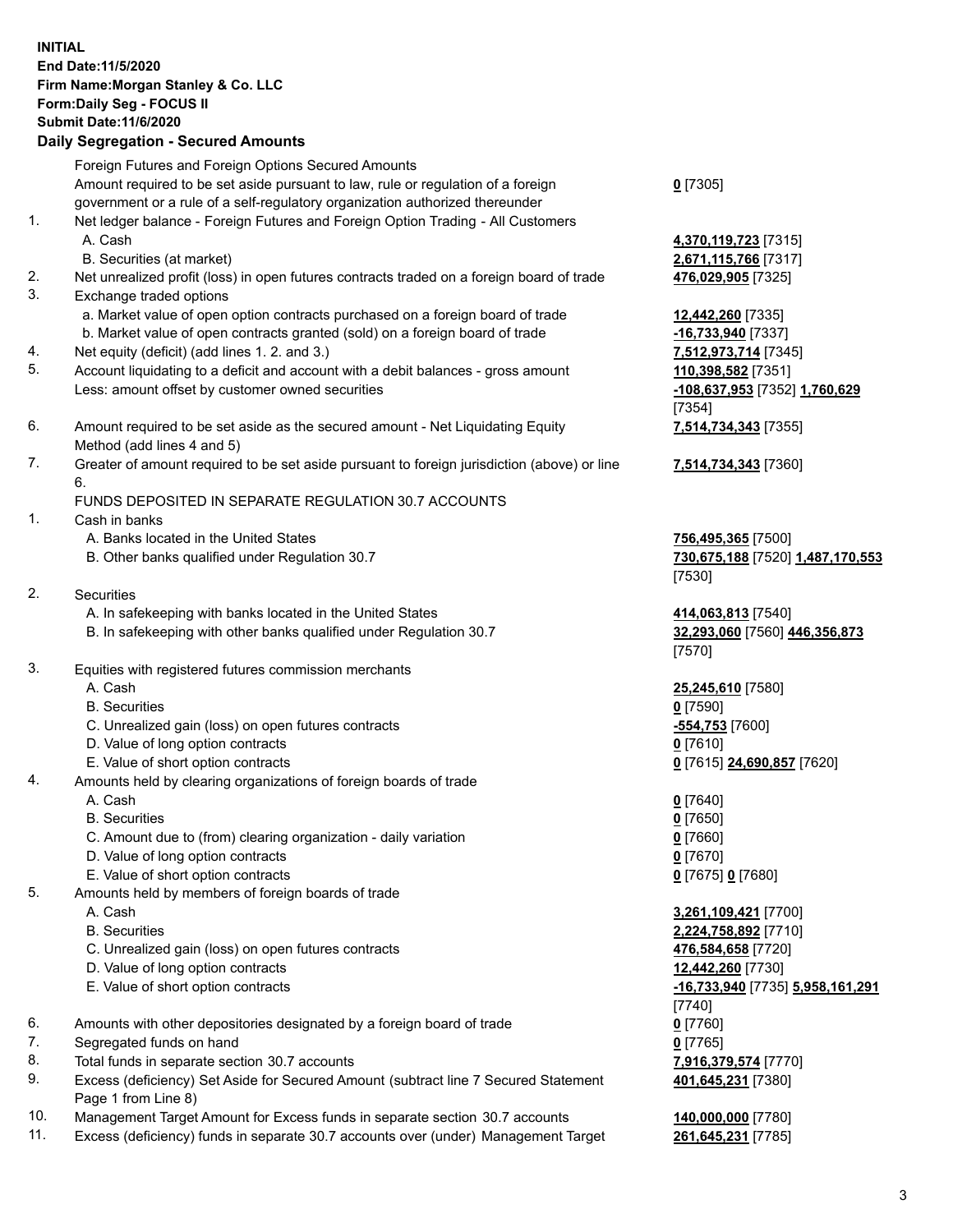**INITIAL End Date:11/5/2020 Firm Name:Morgan Stanley & Co. LLC Form:Daily Seg - FOCUS II Submit Date:11/6/2020 Daily Segregation - Segregation Statement** SEGREGATION REQUIREMENTS(Section 4d(2) of the CEAct) 1. Net ledger balance A. Cash **15,629,539,042** [7010] B. Securities (at market) **8,294,237,072** [7020] 2. Net unrealized profit (loss) in open futures contracts traded on a contract market **1,162,167,747** [7030] 3. Exchange traded options A. Add market value of open option contracts purchased on a contract market **572,220,364** [7032] B. Deduct market value of open option contracts granted (sold) on a contract market **-438,369,696** [7033] 4. Net equity (deficit) (add lines 1, 2 and 3) **25,219,794,529** [7040] 5. Accounts liquidating to a deficit and accounts with debit balances - gross amount **372,500,786** [7045] Less: amount offset by customer securities **-371,342,618** [7047] **1,158,168** [7050] 6. Amount required to be segregated (add lines 4 and 5) **25,220,952,697** [7060] FUNDS IN SEGREGATED ACCOUNTS 7. Deposited in segregated funds bank accounts A. Cash **4,395,192,520** [7070] B. Securities representing investments of customers' funds (at market) **0** [7080] C. Securities held for particular customers or option customers in lieu of cash (at market) **1,006,438,862** [7090] 8. Margins on deposit with derivatives clearing organizations of contract markets A. Cash **12,845,894,891** [7100] B. Securities representing investments of customers' funds (at market) **0** [7110] C. Securities held for particular customers or option customers in lieu of cash (at market) **7,287,798,210** [7120] 9. Net settlement from (to) derivatives clearing organizations of contract markets **243,423,059** [7130] 10. Exchange traded options A. Value of open long option contracts **572,220,364** [7132] B. Value of open short option contracts **and the set of our original contracts -438,369,696** [7133] 11. Net equities with other FCMs A. Net liquidating equity **10,575,741** [7140] B. Securities representing investments of customers' funds (at market) **0** [7160] C. Securities held for particular customers or option customers in lieu of cash (at market) **0** [7170] 12. Segregated funds on hand **0** [7150] 13. Total amount in segregation (add lines 7 through 12) **25,923,173,951** [7180] 14. Excess (deficiency) funds in segregation (subtract line 6 from line 13) **702,221,254** [7190] 15. Management Target Amount for Excess funds in segregation **235,000,000** [7194]

16. Excess (deficiency) funds in segregation over (under) Management Target Amount Excess

**467,221,254** [7198]